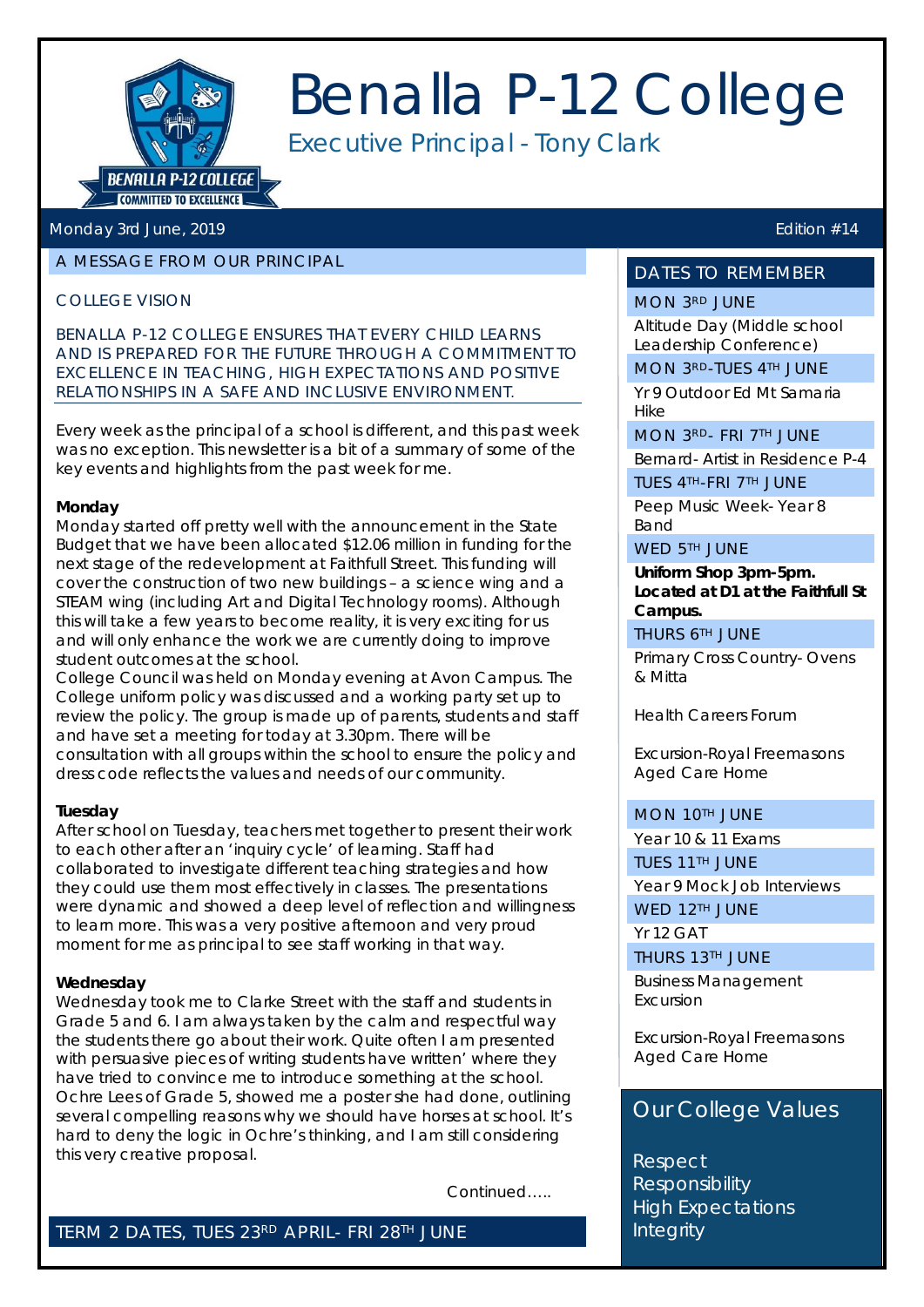#### PRINCIPALS MESSAGE CONTINUED……..

#### **Thursday**

This was the Winter Sports Round Robin for a number of students from Faithfull Street who had the opportunity to participate in sports teams against other schools in the area. I am yet to see the full results and I do believe that some teams did very well, however, the most important aspect was that our students represented the school with pride and demonstrated our values. This was very pleasing to hear.

#### **Friday**

The week finished for me at the Avon Campus assembly. As usual I was impressed by the way the student leaders ran the assembly and the respect shown by the other students as they sit and listen. The Ray White team presented the monthly award to the wonderful Leila Fischer – thanks to the staff at Ray White for their support of the College and this award. Leila clearly demonstrates the values of our college and is a very worthy recipient. The highlight of my week however, came later in the assembly, when two students from Mrs. Hansen's Grade 3/4 read out some poems they had written in class. Erin Jenkins and Ruby Simpson wrote the most amazing 'freestyle' poems about a party, and read them beautifully to the audience. Well done girls. What a way to finish the week.

Tony Clark Executive Principal

#### ATTENDANCE

#### **Why every day counts**

With only 4 weeks to go until the end of term, there are only 19 days of school left. Hasn't the term flown by. Until the end of term, teachers will be busy writing up student's reports. This can reflect your child's attendance, if they are up to date with their school work requirements and how their absences have affected their learning. *Have you spoken with your child's teacher and organised work while they are absent so they can catch up?*

**What does your child miss out on if they are not at school?** They miss out on all the big stuff-class discussions and all the interaction that happens in the classroom, the chance to get help from teachers and the opportunity to practice skills and gain knowledge. Being away means you might miss out on a lot of learning or that you need to catch up in your own time.

If all that isn't enough to convince you to get your child to school every day, being away also means they miss out on playing with their friends. Being away from school can be lonely. It has a big impact on relationships and social connections. Believe it or not, everyone wants your child to be at school and it really is better when they attend.

Remember, **every day counts.** If your child must miss school, speak with your classroom teacher as early as possible.

If you are having trouble getting your child/ ren to school every day, please pop in to see one of our student wellbeing team:

Avon St Campus -Scott Greig 5762 1646

Waller St Campus -Bron Greig 5762 2600

□ Faithfull St Campus -Lou McCloskey 5761 2777

□ Senior Campus -Craig Carley 5761 2777

**We would love to support and work together with you to get your child/ren back on track attending every day**

#### SCHOOL MANAGEMENT SYSTEM- COMPASS

We have introduced a new school management system this year called Compass. It is used by staff for a wide range of reasons and is available to parents to complete some important functions. If you have not received your Log on information in the mail, please contact your campus office to get this information.





Email: benalla.p12@edumail.vic.gov.au Email: benalla.p12@edumail.vic.gov.au

Web: [www.benallap12.vic.edu.au](http://www.benallap12.vic.edu.au/) Web: [www.benallap12.vic.edu.au](http://www.benallap12.vic.edu.au/)  $\frac{1}{2}$  Yrs F-4  $\frac{1}{2}$  St St  $\frac{1}{2}$  St St  $\frac{1}{2}$  St St  $\frac{1}{2}$  St  $\frac{1}{2}$  St  $\frac{1}{2}$  St  $\frac{1}{2}$  St  $\frac{1}{2}$  St  $\frac{1}{2}$  St  $\frac{1}{2}$  St  $\frac{1}{2}$  St  $\frac{1}{2}$  St  $\frac{1}{2}$  St  $\frac{1}{2}$  St  $\frac{1}{2}$  St P: 035762 1646 P: 035762 2600 P: 035761 2752 P: 035761 2777 Attendance Hotline **Attendance Hotline** Attendance hotline Attendance Hotline Attendance Hotline Attendance Hotline Attendance hotline Attendance Hotline 035762 1646 035762 2600 035761 2747 035761 2747Avon St The Teath of Maller St Teath Faithfull St Teath Faithfull St Teath Faithfull St Yrs F-4 Yrs F-4 Yrs 5-6 Hub Yrs 7-12 Attendance hotline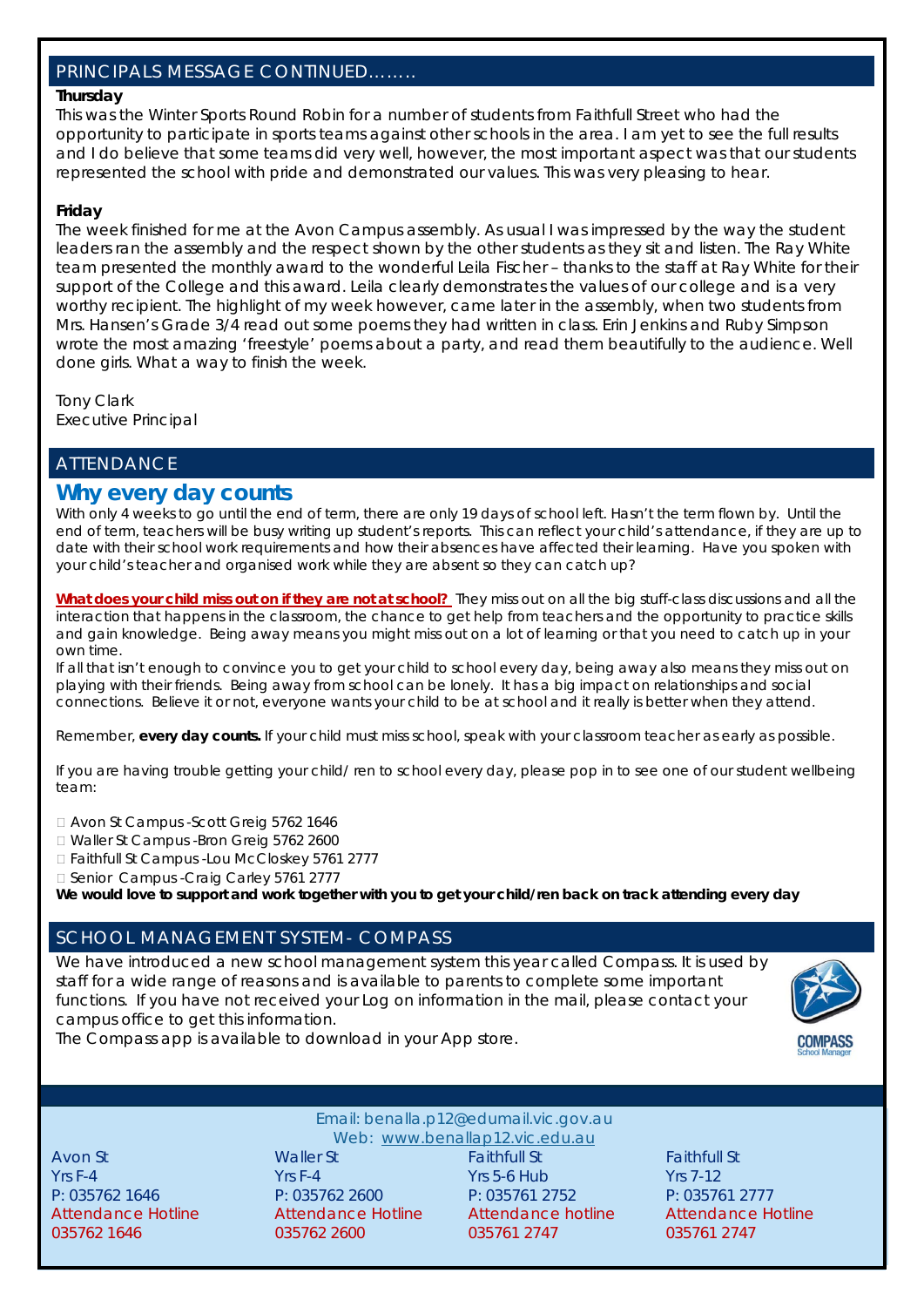#### AVON ST CAMPUS NEWS

#### STUDENTS OF THE WEEK



Penny, Sophie, Bjorn, Jack and Liam were this week's Students of the Week.

#### YEAR 1 & 2 ART



The children in Grade 1/2 had a great time designing patterns for their Ming vases. They looked at different patterns of real Ming vases and discussed what these patterns meant. The children then painted hydrangeas in the hues of blue to suit their stunning vases. -Rosy Hammond



#### RAY WHITE AWARD



Congatulations to Leila Fischer who is this Month's Ray White Award Winner.

#### SCHOLASTIC BOOK CLUB **Orders are due in by 9.00am Wednesday 12th June**

Scholastic Book orders have been distributed to students. To order and pay for Scholastic Book Club by credit card visit **www.scholastic.com.au/LOOP**  Three easy steps can be found on the back page of the catalogue.

If paying by cash please ensure correct money and details are placed in a zip lock bag. Please make cheques payable to Scholastic Book Club and return to the office by the due date.

#### **Please note that late orders cannot be accepted.**

For more information contact Scholastic Book Club 1800 021 233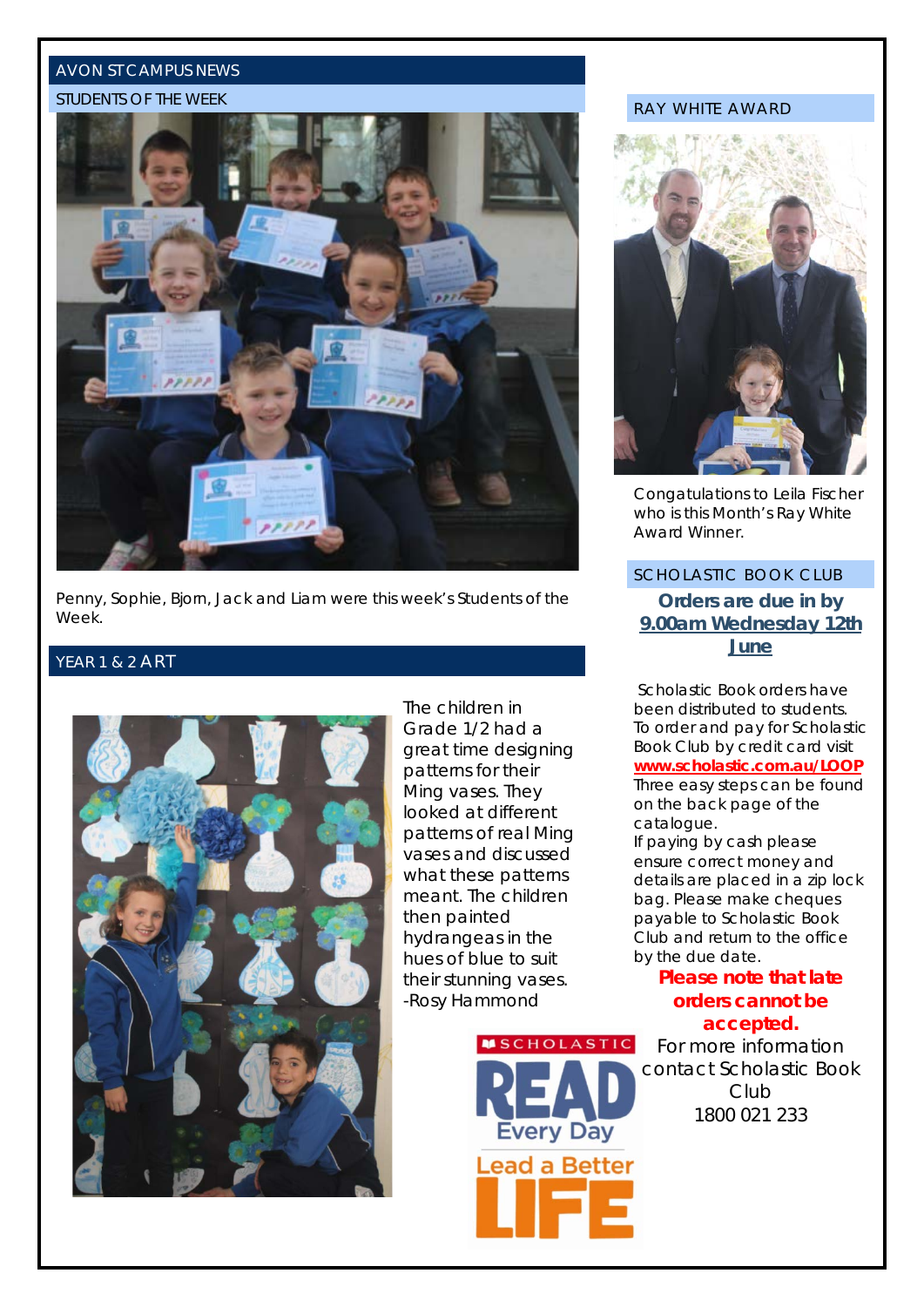#### WALLER ST CAMPUS NEWS

#### STUDENTS OF THE WEEK



Our **Students of the Week for Week 5** were: Back L-R: Amazon, Kiera, Mason, Kayley & Ryan Front L-R: Jackson, Deakin, Bella & Christina

#### GOLDEN SHOVEL AWARDS



Our **Golden Shovel recipients for Week 5** (and some catch-ups) were: Back L-R: Hadassah, Shakira, Christina, Lily & Mia Front L-R: Ethan, Harry, Kyle, Kobie, Ryder & Cooper

#### EDUCATION WEEK CAREERS DAY

Students in Foundation celebrated education week by drawing a picture of their future careers.







#### POLICE AWARD



**Marli Mundy** received a certificate from the Police for her efforts dressing up as a Junior Constable in the Benalla Festival Street Parade.

#### PHOTOS CONTINUED….



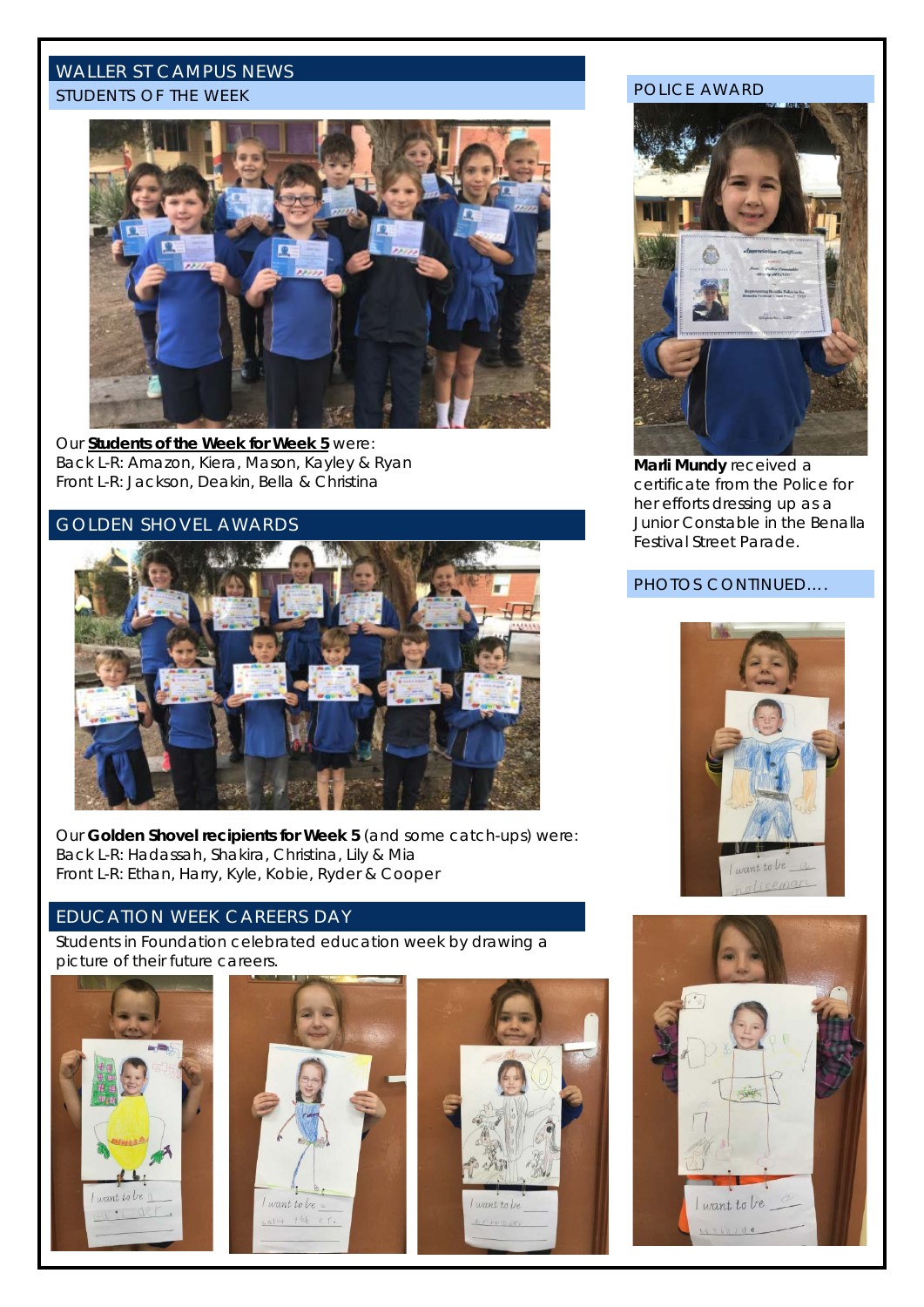#### FAITHFULL ST CAMPUS NEWS

#### 5/6 HUB NEWS



A very big congratulations to all of our Students of the Week this week.

They were awarded with their certificates at our weekly assembly.

Well done on all your efforts and hard work, keep up the outstanding attitude and continue to show our school values every day.

Back: Lachy Nield 6B, Joely Cherry 6C, Abbie Simpson 6A Front: Jake Berger 5B, Ashley Priest 5C, Laura Fowles 5A

#### CAREERS

#### PREPARING FOR MOCK JOB INTERVIEWS

### Mock Job Interviews are nearly here – Tuesday 11 June

Last week Year 9 students completed personal presentation sessions with Ms Cairncross and Mr Smith. Students learnt about clothing, hairstyles and personal hygiene. They also reviewed tips on body language including a good handshake, correct posture and the importance of eye-contact. Students also worked on their resumes ready to show the interview panel.

How do you tie a tie correctly, Mr Smith?





Ayden Phillips, Tarquin Balcombe and Jackson Squires work with resume templates on Google classroom



Students learn about personal hygiene products

#### **MOCK INTERVIEW SCHEDULE**

| 9Α                                            | 9C                                          | <b>9B</b>                                                 |
|-----------------------------------------------|---------------------------------------------|-----------------------------------------------------------|
| Mrs Vashishta                                 | Ms Fernando                                 | Mr Smith                                                  |
| P 1 & 2<br>Come to Year 9 Centre at<br>8.45am | P 3 & 4<br>Come to Year 9 Centre at<br>11am | P 5 & 6<br>Come to Year 9 Centre at<br>1.15 <sub>pm</sub> |

#### **REMEMBER**

- **Arrive early** on the day of your interview, particularly if you need to borrow items
- Clothes, behaviour and the way you enter the room all have a **BIG** influence on the panel
- **BE PREPARED**

Please contact me on 57612777 or email [oakley.susan.e@edumail.vic.gov.au](mailto:oakley.susan.e@edumail.vic.gov.au) if you have any questions about classwork or mock job interviews.

Sue Oakley Pathways to Retention Coordinator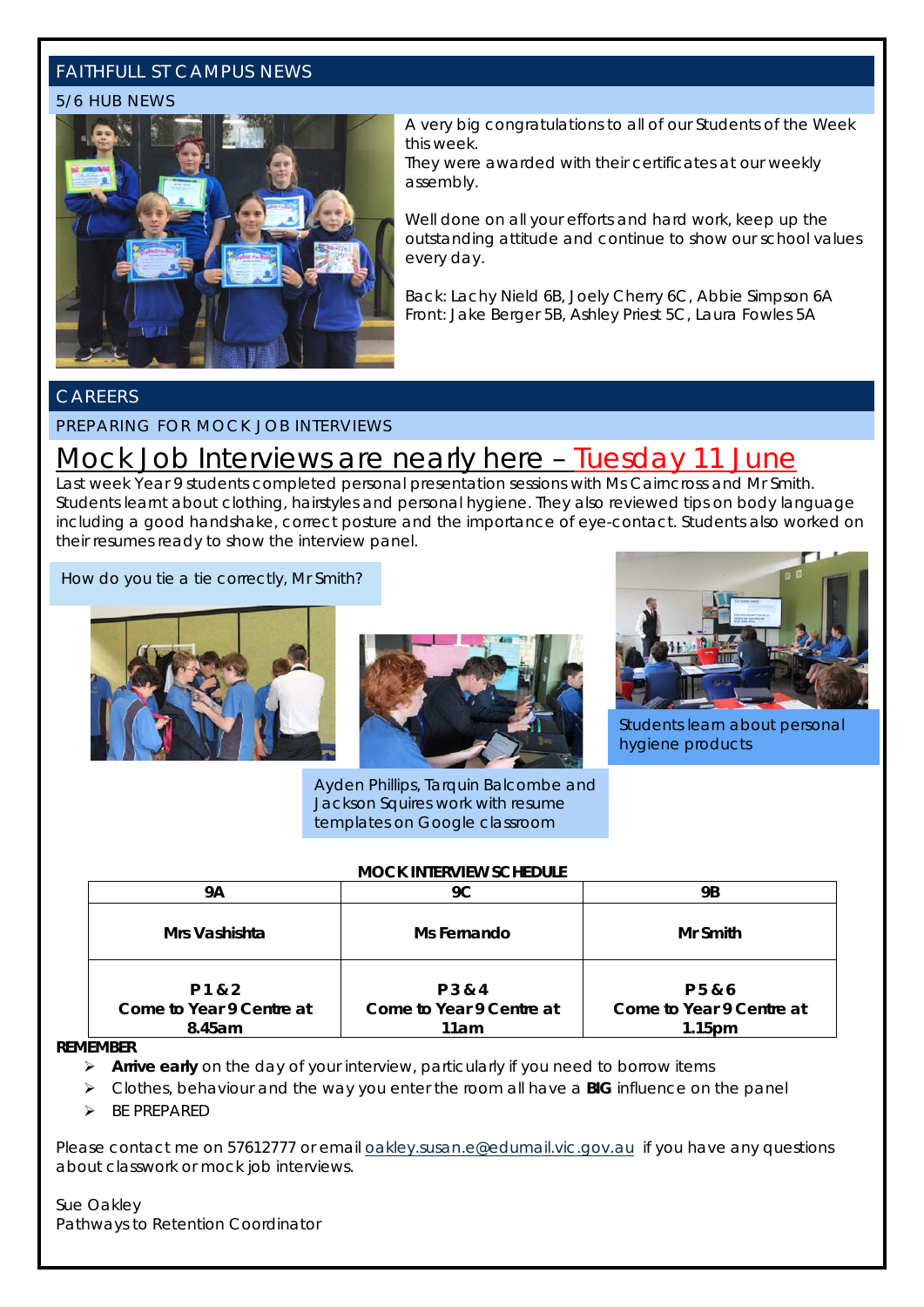#### AFTER SCHOOL CARE NEWS





Students had a busy week enjoying the range of activities at After School care.

**Bookings can be made by contacting: Waller Street Campus: 57622600 or mob 0407 715 660**

**Avon Street Campus: 5762 1646 or mob 0428 014 133**

#### COMMUNITY NEWS

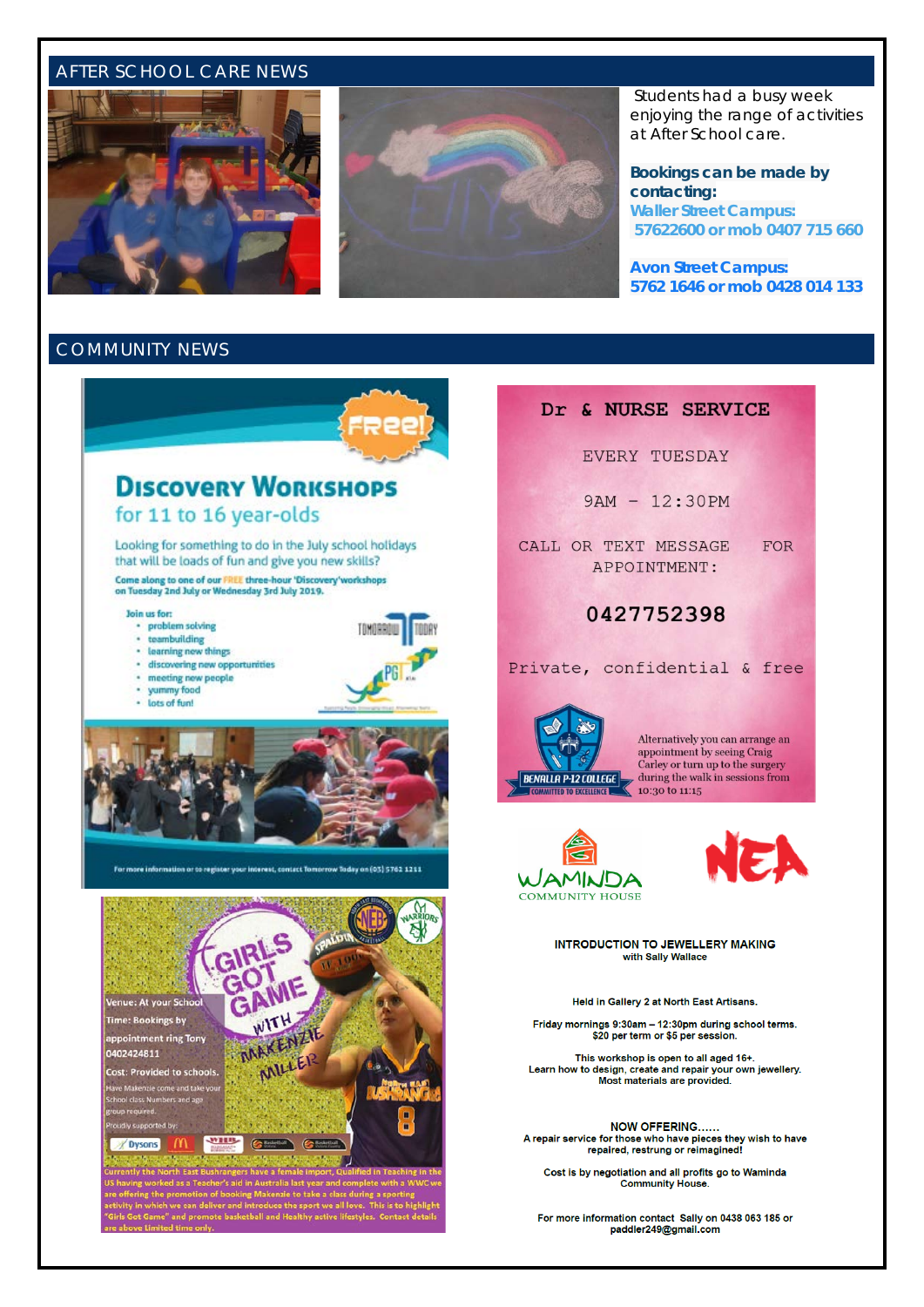#### WELLBEING NEWS

# **insights**

## **6 tips for parenting anxious kids**

by Dr Jodi Richardson

If you're the parent of an anxious child you're most certainly not alone. The number of children experiencing an anxiety disorder is currently estimated at 117 million worldwide. Here in Australia, there's an average of 2 anxious kids in every classroom; and they're the ones with a diagnosis.Many more anxious kids are yetto have their anxiety identified and understood.

As much as we'd like to, we can't rid our kids of their anxiety, but we can help them to manage it in ways that enable them move it from centre stage and get on with living a vibrant, rich and meaningful life.

Here are 6 tips to support you to parent your anxious child:

#### 1. EXPLAIN ANXIETY

Anxious kids can struggle to explain how they feel and can worry that no-one will understand what they're going through.That'swhy explaining anxiety isanimportant stepinsupporting ananxious child.The knowledge that anxiety is well understood, that other kids experience it and that it's manageable brings themimmediate relief.

Teach your anxious child that the part of their brain that protects them from danger is always on high alert. Called the amygdala, it's meant to protect them from genuine danger but for anxious kids, it can be almost constantly activated.

Explain that when they feel anxious, their amygdala sends signals to their body to fight or flee from the threat, whether it's real or imagined.

Next, talk about the body changes such as increased heart rate, rapid breathing and an upset stomach that power them up to fight or flee. They might even feel dizzy, hot, sweaty and panicked. Anxiety effects thinking and behaviour too.

#### 2. RESPOND WITHEMPATHY

In the midst of an anxious moment it's natural to want to reassure anxious kids they've got nothing to worry about. Reassurance works in the short term but it soon wears off and they come back for more, which becomes an unhelpful pattern.

Instead, respond with empathy and validation. Use ahhh statements such as:

"Ahhh, I see you're feeling really anxious right now, I know how hard this is for you"